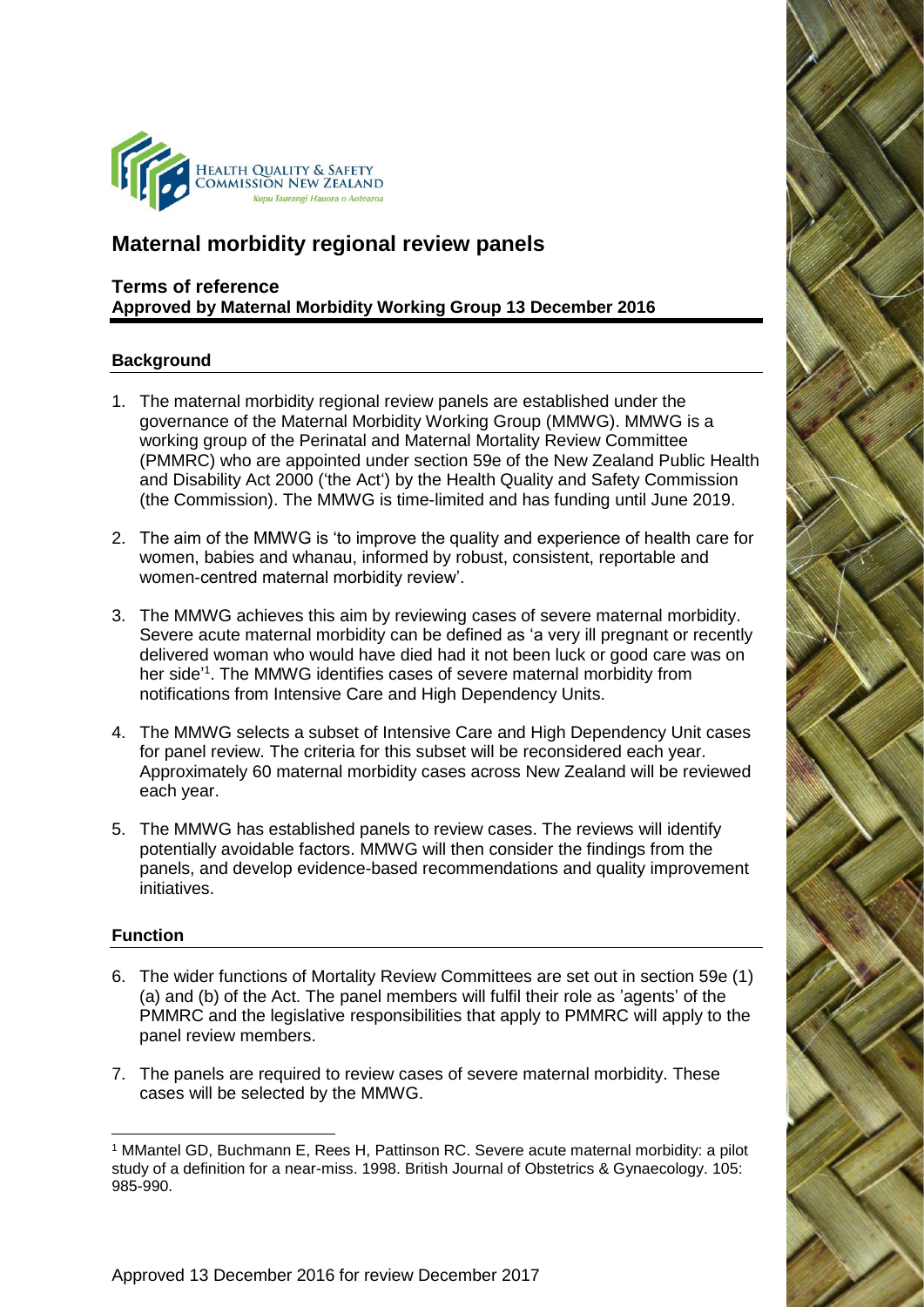- 8. The panels will review the cases to identify potentially avoidable factors in the care of pregnant or recently-pregnant women. The review will focus on systems and processes rather than on individual clinician performance.
- 9. The panels will report their findings to the MMWG.

#### **Scope**

-

10. The panels are required to review cases of severe maternal morbidity. The regional panels will not review maternal deaths. The cases will be selected by the MMWG.

#### **Expected Activities**

- 11. Each member of the regional panel will:
	- 11.1. Ensure the security of personal information referred to in Clause 3 of Schedule 5 of the Act.
	- 11.2. Read the case summaries in advance of the meeting. This information will be provided by the Commission at least two weeks prior to the panel meeting.
	- 11.3. Discuss discrepancies in the interpretation of events/care provision and reach a consensus on the opportunity to alter the outcome.
	- 11.4. *Clinical members only:* present one case per panel. This requires preparation in advance of the meeting. Presenting cases is optional for clinical development positions after they have attended at least one panel meeting.
- 12. The panel will follow these key principles<sup>2</sup>:
	- 12.1. Focus is to learn and not to apply blame
	- 12.2. Review is evidence-based and not based on opinion
	- 12.3. Individual members of the multidisciplinary panel must be aware of how their biases can affect interpretation of evidence
	- 12.4. Compassion must be applied to both the women and clinicians directly involved
	- 12.5. Reviews and recommendations must be system focused and not person focuse $d^3$
- 13. Meetings will follow a standard format:
	- 13.1. Each panel meeting will open and close with a karakia.
	- 13.2. The commencement of each case review will begin by reading/listening to the woman's story when available.
- 14. A modified version of the expanded London protocol will be used to review each case.
- 15. Each panel will review a case that a previous panel has reviewed (unbeknown to them). This re-review will form an internal audit mechanism.

<sup>&</sup>lt;sup>2</sup> Kev principles of adverse clinical reviews presentation by Dr J Carthey, Human factors and patient safety expert. Available at<http://bit.ly/2hayoto>

<sup>&</sup>lt;sup>3</sup> System focused recommendations are more effective and could be related to standardising care or simplifying pathways. Person focused recommendations are less effective, an example would be reminder memos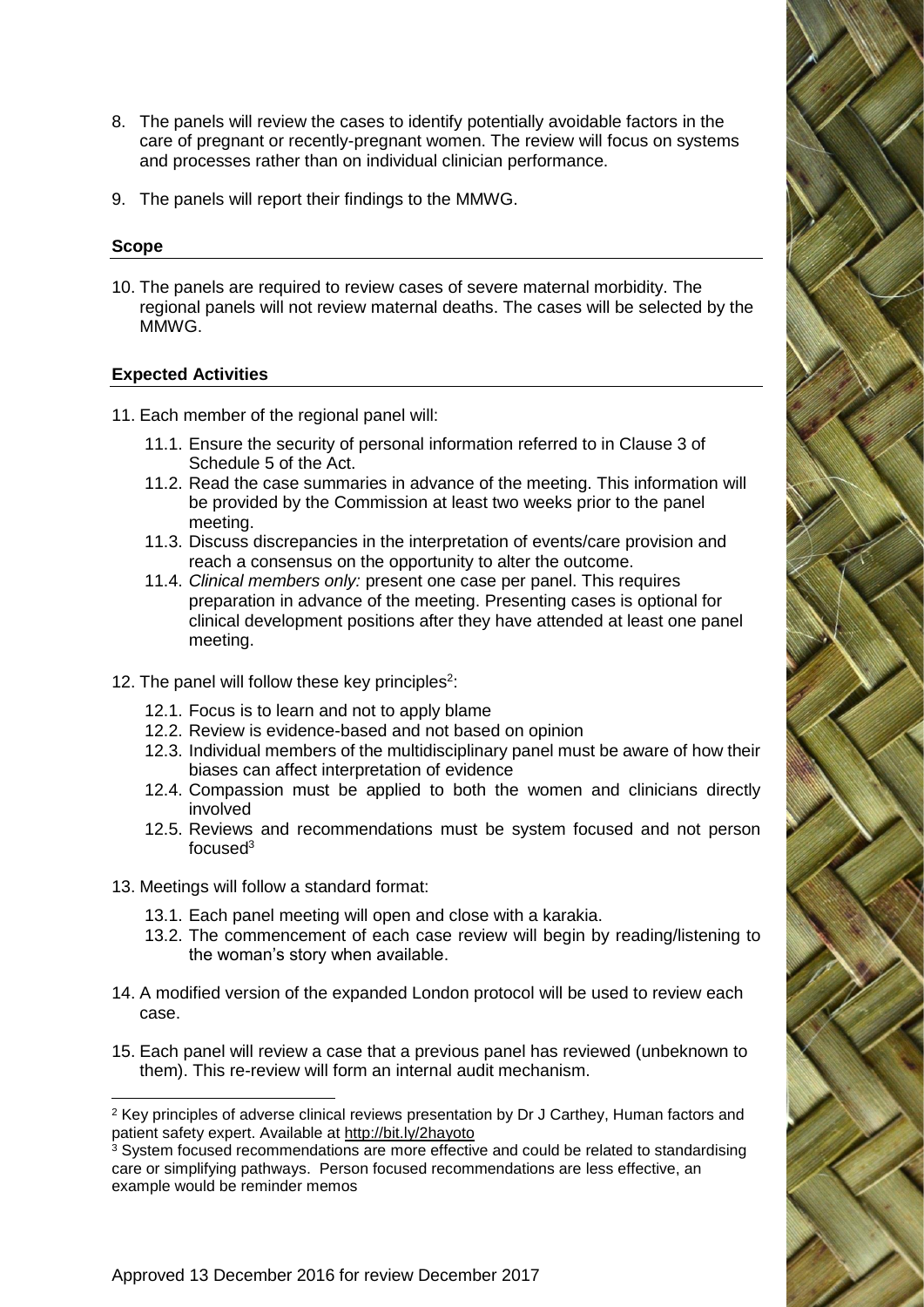# **Composition**

- 16. There are four regional panels covering the Northern, Midland, Central and South Island regions. Each regional panel pool comprises:
	- 16.1. At least one representative from each DHB in the region.
	- 16.2. At least one member with knowledge and expertise in Māori and/or Pacific health.
	- 16.3. At least one representative from hospital midwifery, self-employed midwifery, obstetrics, anaesthesia, intensive care specialists, and general practitioners.
- 17. The regional panels have development positions for clinicians who have been identified as emerging leaders. These clinicians would ordinarily not score highly enough on the selection criteria to be accepted, because of their limited professional experience. The development positions are part of the MMWG's commitment to building capability within the sector. The clinicians appointed in these positions will actively participate in the panel.
- 18. Each regional panel has two co-chairs: the Maternity Specialist at the Commission and a panel member appointed by the MMWG chairs.
- 19. The co-chairs of each panel will manage the panel discussion, ensure that all members of the panel contribute to the discussion, and assist the panels to come to a consensus. The co-chairs will ensure that the panel focuses on system and process.
- 20. Commission staff and members of the MMWG may attend meetings.

## **Terms and Conditions of Appointment**

- 21. Members of the review panels are appointed by the Commission for a one-year term. The MMWG will review membership annually to ensure that there is an appropriate mix of skills depending on the selection criteria for cases to be reviewed. There is no guarantee of reappointment.
- 22. Panel members who are also members of PMMRC or its associated working groups, or are agents of the PMMRC for another purpose, will retain their terms and conditions associated with those roles.
- 23. Members will be appointed by the MMWG following a call for nominations by the Commission and a review of credentials by the Commission and MMWG. The MMWG chairs will make the final decision on panel members.
- 24. The responsibilities of the co-chairs will include but are not limited to:
	- 24.1. Setting the meeting agendas
	- 24.2. Ensures each case reviewed as a completed review template that is forwarded to the Commission
	- 24.3. Facilitating the panel to achieve its functions
	- 24.4. Making the final decision if the panel is not able to reach consensus.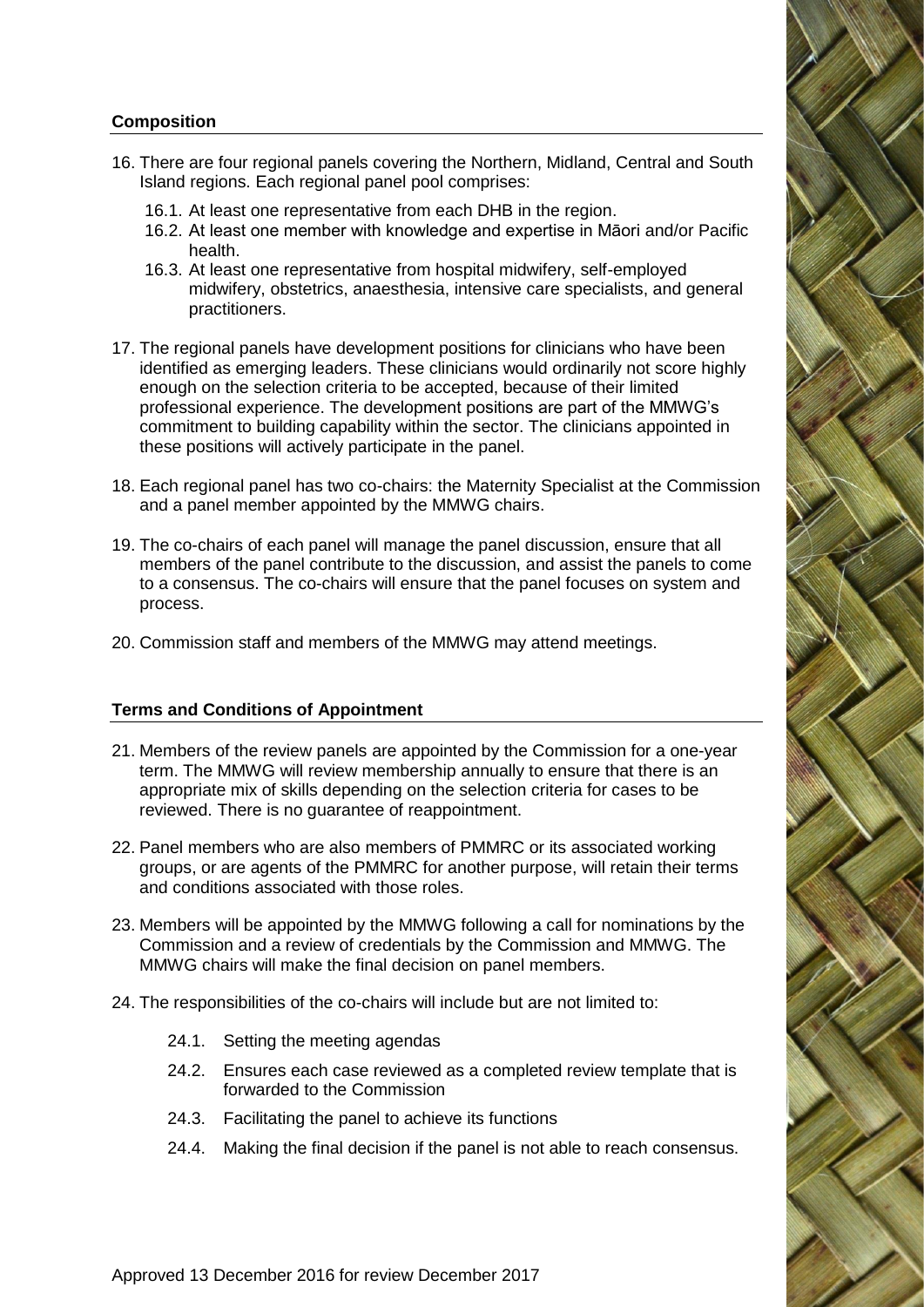- 25. Any member of a panel may resign at any time by advising the Commission or the MMWG in writing.
- 26. The Commission may, by written notice, terminate the appointment of a member or co-chair of a panel.
- 27. The Commission and MMWG may from time to time alter or reconstitute a panel, or discharge any member of a panel, or appoint new members to a panel for the purpose of decreasing or increasing the membership or filling any vacancies.

## **Management of Conflicts of Interest**

28. Management of Conflicts of Interest

- 28.1. The Commission will allocate cases to each region so that no region will review its own case. If a member of a panel was involved in a case to be reviewed by them, they must advise the Commission as soon as practicable and withdraw themselves from the review of that case.
- 28.2. Members must perform their functions in good faith, honestly and impartially and avoid situations that might compromise their integrity or otherwise lead to conflicts of interest. Proper observation of these principles will protect panel and its members and will ensure that it retains public confidence.
- 28.3. When members believe they have a potential conflict of interest on a subject that will prevent them from reaching an impartial decision, they must declare that conflict of interest and withdraw themselves from the discussion and/or activity.

## **Confidentiality**

29. The maintenance of confidentiality is crucial to the functioning of the regional panels

- 29.1. Members must note the statutory requirements in section 59E (6) of the Act, which prevent disclosure of information of the kind described in clause 3 of Schedule 5 of the Act.
- 29.2. Under this clause, information means any information that is personal information within the meaning of section 2(1) of the Privacy Act 1993; and that became known to any member or executive officer or agent of a Mortality Review Committee only because of the Committee's functions being carried out (for example, because it is contained in a document created, and made available to the member or executive officer or agent, only because of those functions being carried out), whether or not the carrying out of those functions is completed.
- 29.3. Members must note that the disclosure of information contrary to Schedule 5 of the Act is an offence and is liable on summary conviction to a fine not exceeding \$10,000 (s 59E(6)).

#### **Meetings**

30. The venue, timing and frequency of the meetings will be coordinated with the Secretariat to fit within the allocated budget. It is anticipated that each regional review panel will meet twice per annum.